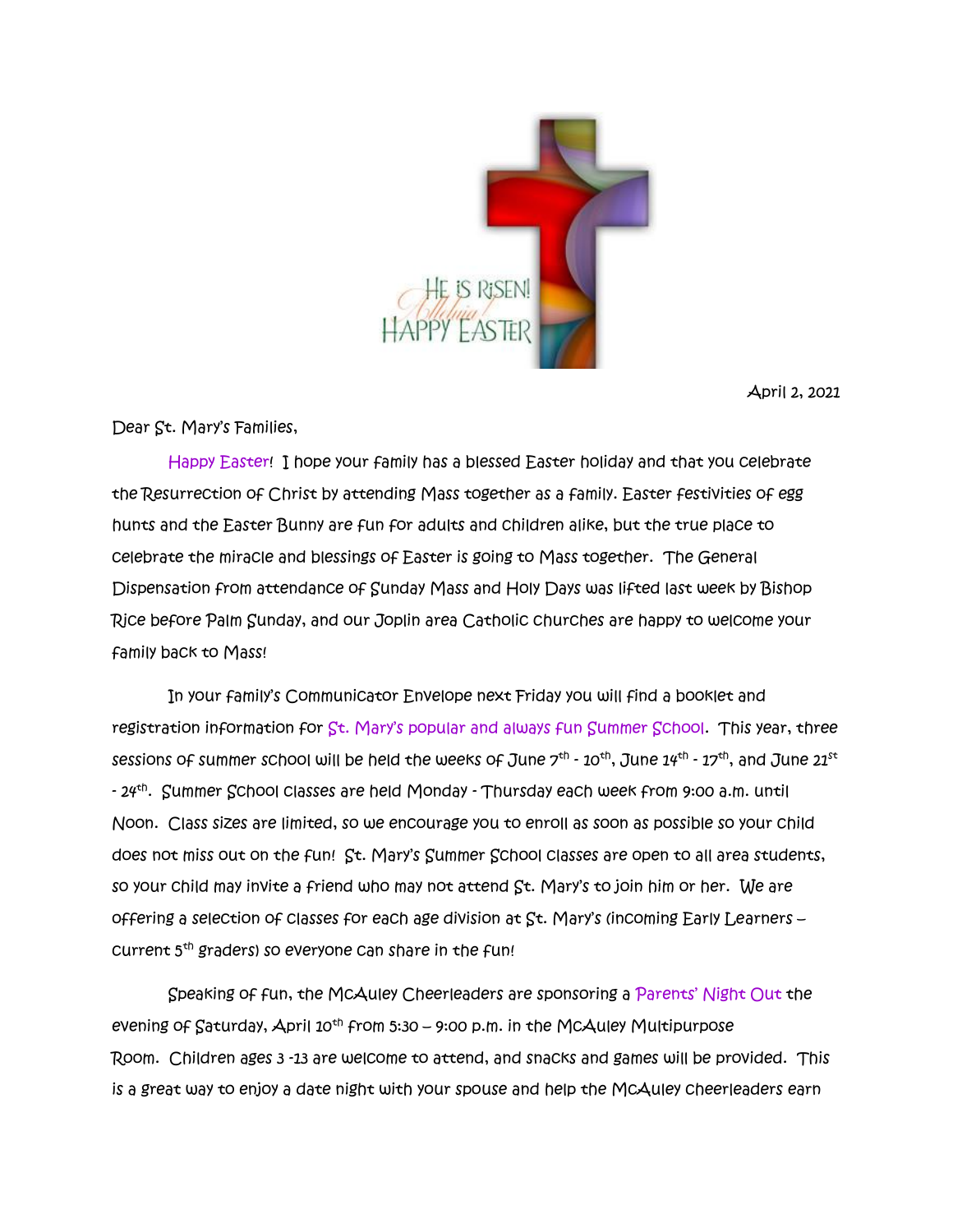money for cheer camp this summer. The cost is \$20 for 1 child and \$15 for each additional child for the evening. A flyer is attached to this email for more information. If you have any questions, please contact Coach Madison Parrigon at [madisonparrigon@gmail.com.](mailto:madisonparrigon@gmail.com)

In addition to the flyer for the Parents' Night Out event, you will also find attached to the Communicator Newsletter information about the updating Warrior Dash 5K being held the morning of Saturday, April 17<sup>th</sup> at Landreth Park in Joplin. The morning starts with a Kids' 1 mile Fun Run at 8:15 a.m. and the 5K begins at 8:30 a.m. Pre-registration for the event is \$25 and includes an event t-shirt and registration the morning of the event is \$30. Event t-shirts are guaranteed if registration is received by Friday, April  $9<sup>th</sup>$  and after that, t-shirts are available the day of event on a first come, first serve basis. The event is sponsored by the St. Peter's and McAuley PTA to raise money for specific projects at the schools. For more information please use the following link or refer to the attached flyer.

## <https://forms.gle/WJV9JnLy4C5k9aPL7>

 On Wednesday evening you should have received a School Messenger message from Sister Julie about several items. Sister Julie reminded parents of our current Easter Holiday and that Classes resume on Tuesday, April 6<sup>th</sup>. In addition, she notified parents that Friday, April 16<sup>th</sup> has been adjusted to a full-day of school in order to make up hours from our snow days in February. Friday, May 14<sup>th</sup> remains a half-day. Please ensure that you also make note of the many upcoming events and activities listed at the end of the newsletter that St. Mary's will be having during the months of April and May so you can start to make plans now. The last two months of the school year are always busy, and I am so thankful that we will be able to enjoy so many of our school's annual events this year.

God bless and take care, Joanne Lown [jlown@jacss.org](mailto:jlown@jacss.org)

Important Dates to Remember:

Friday, April 2<sup>nd</sup> – Monday April 5<sup>th</sup>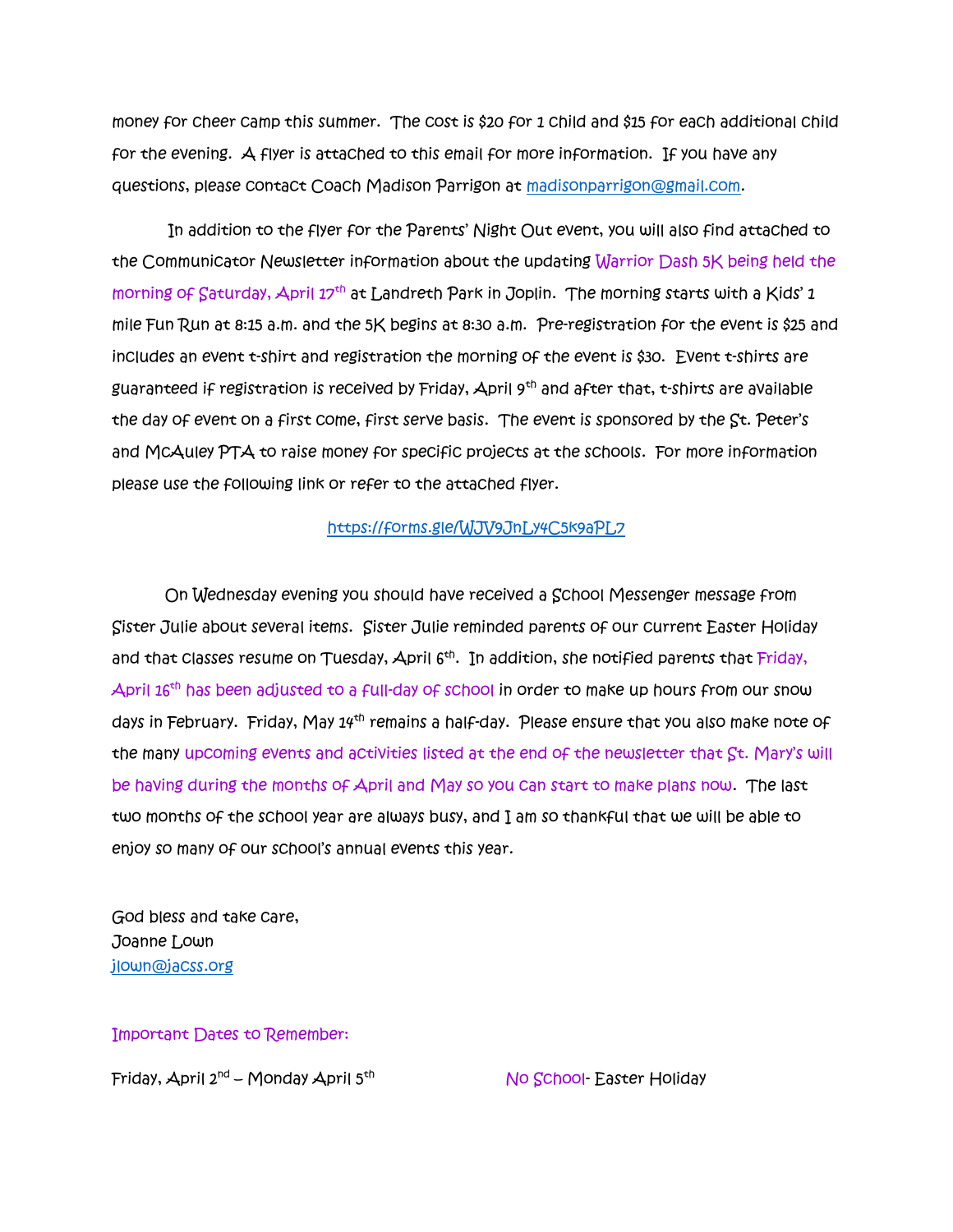| Tuesday, April 6 <sup>th</sup>    | <b>Classes Resume</b><br>Golden Apple Nomination Reception, 5:30                                                                                                |
|-----------------------------------|-----------------------------------------------------------------------------------------------------------------------------------------------------------------|
| p.m.                              |                                                                                                                                                                 |
| Wednesday, April 7th              | Charity Dress Day                                                                                                                                               |
| Thursday, April 15 <sup>th</sup>  | Free Dress Day<br>Inter-State Spring Photos!                                                                                                                    |
| Friday, April 16 <sup>th</sup>    | Full Day of School, dismissal at 3:10 p.m.                                                                                                                      |
| Sunday, April 18th                | First Communion at St. Mary's, 10:00 a.m.                                                                                                                       |
| Wednesday, April 21st             | Pre-K Graduation Photos, 9:00 a.m.                                                                                                                              |
| $Saturday$ , April $24th$         | <b>JACS Tailgate Annual Auction</b>                                                                                                                             |
| Wednesday, April 28 <sup>th</sup> | K - 2 <sup>nd</sup> Grade Spring Program with Project<br>Fair following, program starts at 6:00 p.m. in<br>St. Mary's Church                                    |
| Thursday, April 29th              | Diocesan 5 <sup>th</sup> Grade Retreat at St. Agnes<br>Cathedral School in Springfield                                                                          |
| Monday, May 3rd                   | May Crowning and Rosary, 8:30 a.m.                                                                                                                              |
| Wednesday, May 5 <sup>th</sup>    | 3 <sup>rd</sup> - 5 <sup>th</sup> Grade Spring Program with Project<br>Fair following, program starts at 6:00 p.m. in<br>St. Mary's Church<br>Charity Dress Day |
| Wednesday, May 12th               | Early Childhood (Early Learners, Preschool,<br>Pre-K) Spring Program, 9:30 a.m. in St.<br>Mary's Church                                                         |
| Thursday, May 13th                | 5 <sup>th</sup> Grade Full Day Step-Up Day at St.<br>Peter's Middle School                                                                                      |
| Friday, May 14th                  | Noon Dismissal - Teacher PD                                                                                                                                     |
| Thursday, May 20 <sup>th</sup>    | St. Mary's Field Day                                                                                                                                            |